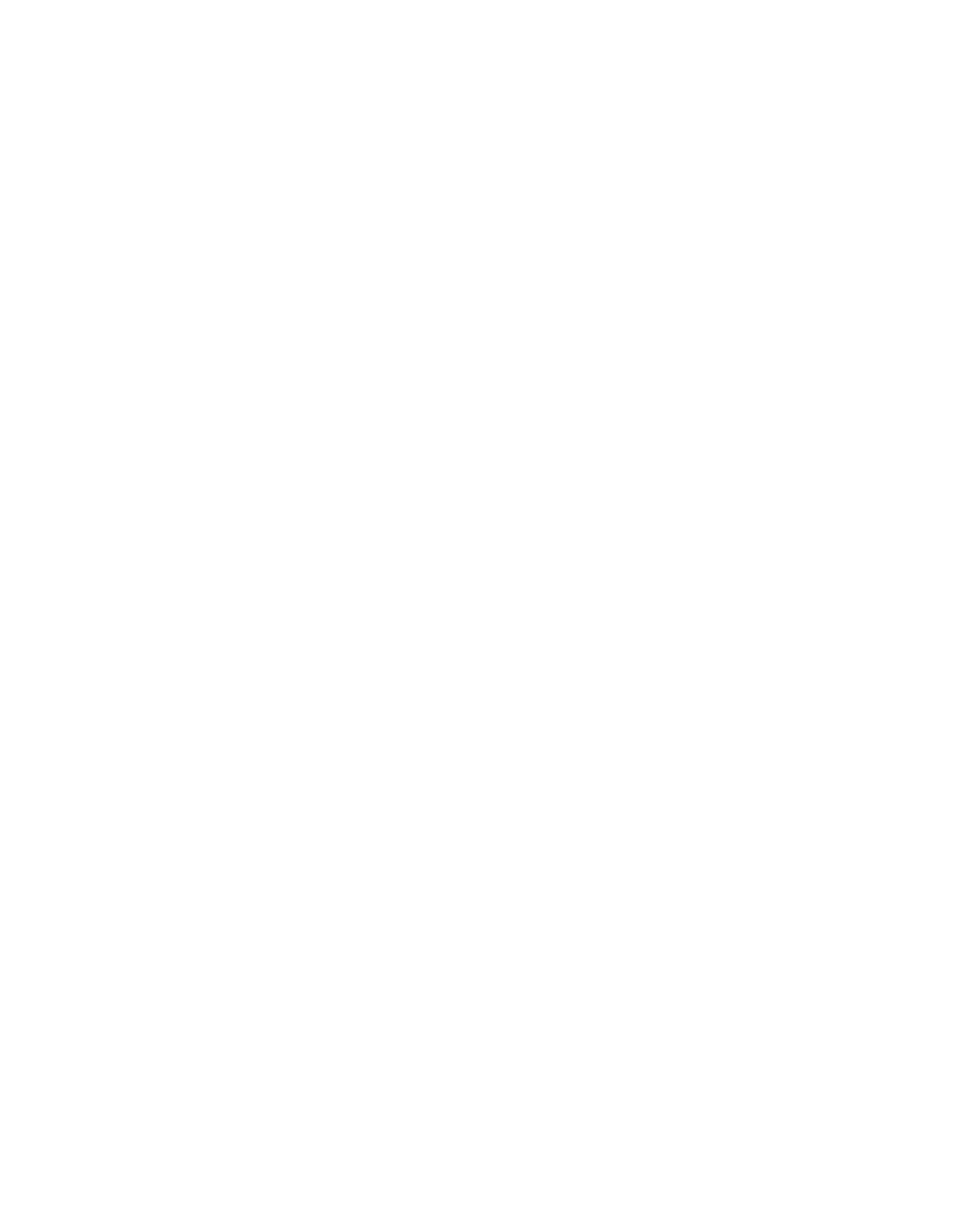## **Program Overview**

The Surrey Fire Service introduced an Attendance Management Program (AMP) in 2003 to reduce employee absenteeism. The program outlines a procedure for managing unsatisfactory staff attendance, using a series of progressive steps that include letters, counseling and positive reinforcement. The first of its kind in the province, the program was a response to a gradual increase in absenteeism at Surrey Fire Service, which is one of British Columbia's (BC) largest fire departments, with 17 fire halls and more than 364 firefighters.

The joint Union-management program has created a noticeable impact on both staffing levels and employee morale, demonstrated by both decreases in sick leave and increases in perfect attendance. In 2012, 67% of employees had perfect attendance (compared to 38% in 2000), and almost 16% of employees had perfect attendance for at least 5 consecutive years. Absenteeism rates in 2012 were 68.3% lower than in 2000 and 45% lower than the 10-year average (calculated from 2000 to 2009).

Over the past twelve years the, Surrey Fire Service has experienced a 68% reduction in both Workers' Compensation Board (WCB) absences and in sick leave, resulting in a cumulative savings of more than \$9.15 million.[1](#page-2-0)

The AMP has become a model of Union-management cooperation and human resources best practices, and in 2004 received a Community Excellence Award for Best Practices from the Union of B.C. Municipalities (UBCM). Surrey freely shares information about the program with other municipalities and a report on the program has been placed on file in the UBCM's Community Excellence Awards Library for public review.

# **Background**

 $\overline{a}$ 

The City of Surrey has a long-time practice of monitoring staff attendance for all its departments, including the fire service because of the cost and operational implications. When research for the AMP began in 1999, absenteeism within Surrey Fire Service had grown to the point that the organisation was sometimes unable to meet minimum staffing levels for calls.

Assistant Chief Ron Price, who initiated the project, discovered a program in the United Kingdom that ultimately served as the model for Surrey's effort. Nothing like it existed in Canada at the time.

The project team – which included the fire department management, the City of Surrey's human resources department and the Surrey Fire Fighters Association local 1271(the Union) – spent about 12 months defining the program's parameters, approach and procedures. For consistency, templates were created for letters to employees and a format and guidelines were prepared for employee counseling sessions. After a successful pilot phase, the program was officially adopted by labour and management in August 2003.

Oversight of the program was the responsibility of fire department management. Assistant Chief John Watt took over the project in the latter part of 2002 as part of his administrative duties. Deputy Chief Jon Caviglia assumed responsibility for the program in 2007, following a one-year period during which the AMP had no direct oversight due to staff availability. This issue is addressed in more detail in the Results section of this report (see p[.4\)](#page-5-0).

<span id="page-2-0"></span><sup>1</sup> Adjusted to current contract wage rates at time of publication.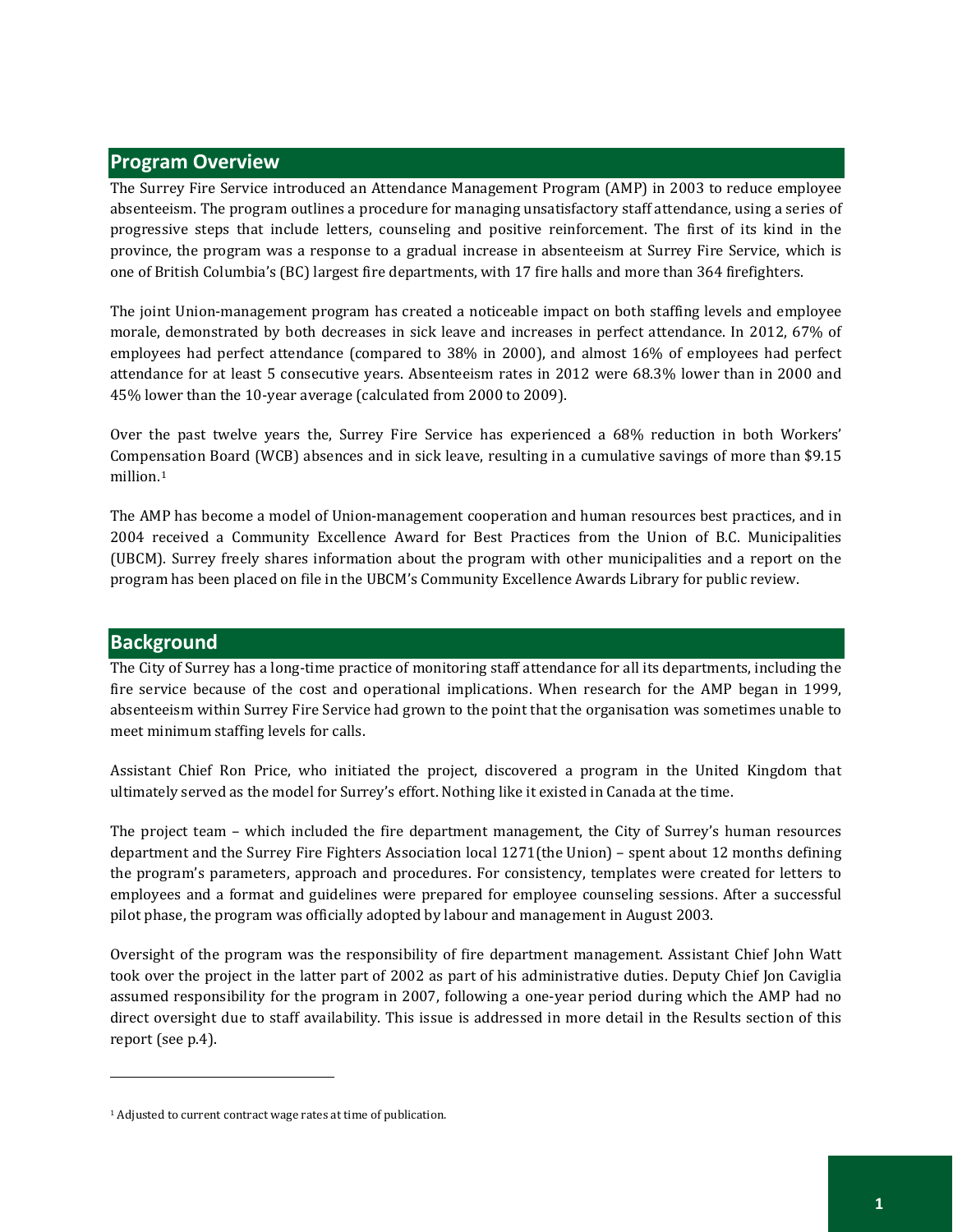The Union's participation in the project was in-part based on the sick leave pay structure that sees the city paying for the first day of absence and the Union paying for the next six days, using a fund supplied by member payroll deductions. Like the employer, the Union was facing higher costs, and combined neither party favoured the previous adversarial relationship regarding absenteeism.

Thus, the Union and management had a shared interest in reducing absenteeism. In addition, the relationship Surrey Fire Chief Len Garis has developed with the Fire Fighters Association over the years has resulted in generally higher levels of cooperation and consensus building between the fire service's Union and management.

Key to the collaborative process was an underlying assumption that employees' absences are legitimate and that the program is in no way an attempt to identify or punish sick leave abuse. The Union was initially reluctant to legitimize the project, but agreed to be involved after recognizing its objective approach.

The AMP is intended to promote and achieve high attendance levels from all employees, reduce costs and disruption to the operation, define management's roles and responsibilities with respect to this issue, and lay out a consistent approach to handling absenteeism that ensures all employees are treated fairly and consistently. The AMP also aims to make employees aware that:

- The employees are important to the department and its work to protect and serve Surrey's citizens,
- The employees are expected to be at work on time and in a fit condition, and
- Sick leave is an unfunded insurance plan that costs both the city and the Union members.

The program has evolved since its inception, as it has gradually increased the awareness amongst employees of their responsibilities. Revisions to policies in recent years have placed a greater emphasis on employee expectations, and language was inserted in the collective agreement that states, "The onus lies with employees to inform the employer of their availability for regular or alternate duty." In addition, language in the employer's policies and operational guidelines provides detailed information to inform and guide employees during absences.

The reaction from employees has been positive and the culture continues to evolve, to the point that employees will often contact the employer before a scheduled absence and discuss their return-to-work options. In addition, the employer will meet with new employees that exhibit a trend of frequent absenteeism before they surpass the program trigger point. These meetings usually result in an immediate improvement.

At the root of the AMP is the contractual nature of the employment relationship – in return for their paycheques, staff members are expected to provide reasonable attendance and performance of duties. So, while managers will do whatever they can to help staff members improve their attendance, an ongoing unacceptable level of absenteeism will not be tolerated and will result in dismissal. This is consistent with Brown and Beatty's Canadian Labour Arbitration which states, "The first basic principle is that innocent absenteeism cannot be grounds for discipline, in the sense of punishment for blameworthy conduct. However, arbitrators have agreed that, in certain very serious situations, extremely excessive absenteeism may warrant termination of the employment relationship, thus discharge in a non-punitive sense."

# **The Attendance Management Process**

Based on labour-management discussions and historic absenteeism data, it was determined that employees would enter the AMP after either (a) five occurrences of absenteeism, or (b) three occurrences that amount to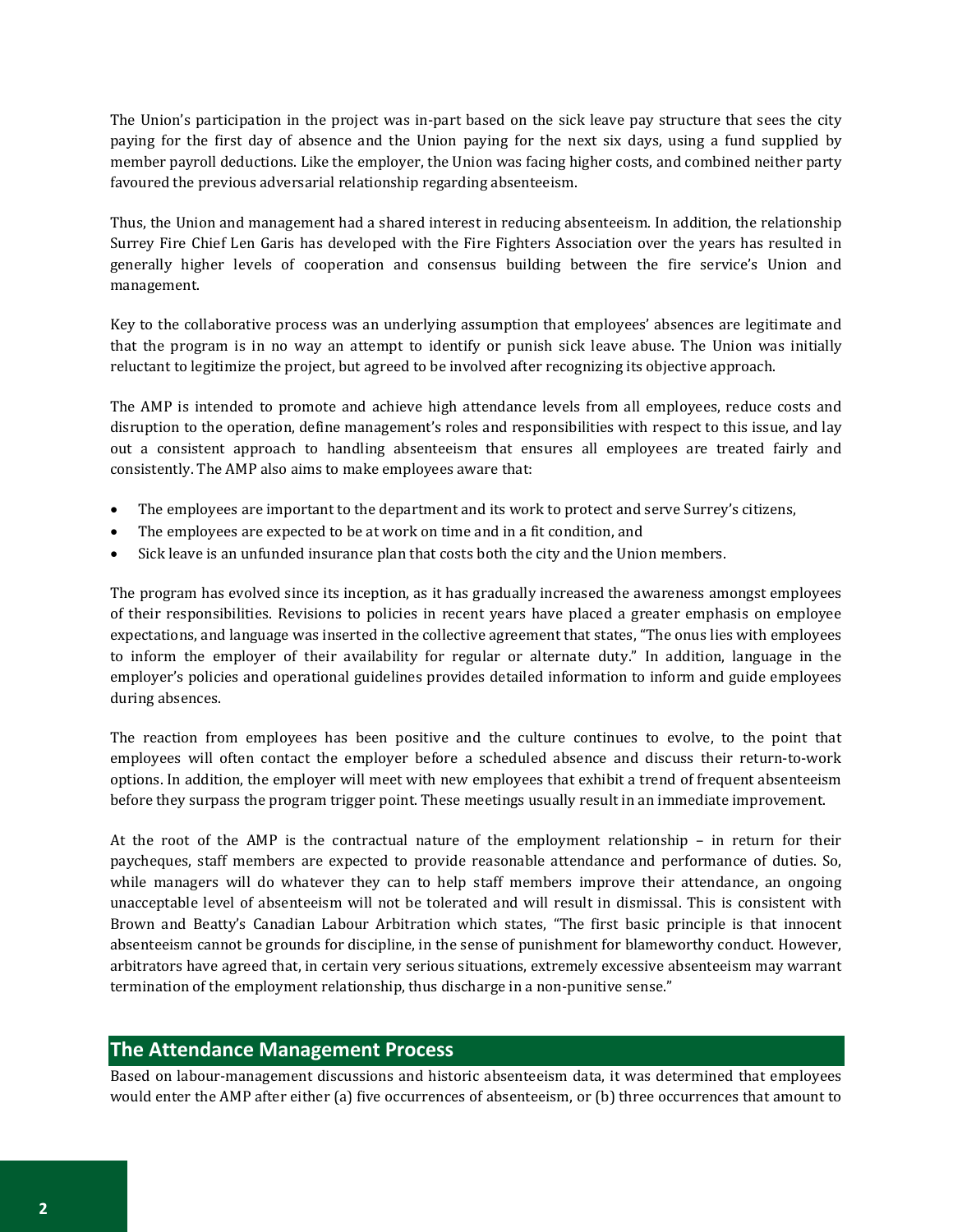more than seven shifts in a calendar year. There is some flexibility, however. Employees who exceed the benchmark but were away for obvious reasons could be removed from the list. As well, employees might be investigated for culpable absenteeism and dealt with outside the AMP if their absences are suspicious or form a pattern.

The list is compiled annually and monitored quarterly, with regular consultation with the union when names are added or deleted. Employees stay on the list for the same length of time that their absences exceeded the program criteria. At the minimum, employees must have at least 12 months of consistent attendance to be removed from the list.

The program consists of five progressive steps that, in the case of an employee with continuing absenteeism, include four letters, three counseling sessions and, finally, dismissal. Those with improved attendance for the required period of time receive a letter of congratulations from the Assistant/Deputy Chief in charge of the program, a copy of which goes in their personnel file. These successful employees are then removed from the AMP.

Employees in the AMP are expected to do whatever is necessary to improve their attendance record, including perhaps changing their lifestyle or seeking help of some kind. Management's role, in the meantime, is to keep accurate records, review attendance profiles, conduct positive counseling interviews, reinforce employee responsibilities and offer assistance.

The employer and the Union continually evaluate the program and make changes where appropriate. In 2013, it was agreed that in the first stage of the program an informational bulletin would replace a more formal letter that was copied to Human Resources and the Union. This bulletin informs the employees they have entered the AMP, explains the program and its necessity, and encourages the employees to seek help if need be to improve their attendance.

If the absences continue, an interview is set up with an Assistant/Deputy Chief and a second document (a formal letter) is provided to the employee. A union representative also attends the interview, at which the Assistant/Deputy Chief attempts to identify the cause of the problem, offers assistance, reviews the absenteeism policy, informs the employee his/her record of attendance is unacceptable and asks for a commitment to improve it. The accompanying letter further confirms the discussion and is filed to human resources, the Occupational Health Advisor, the Fire Chief, the Union, and the Shift Battalion Chief.

Employees who reach this second stage are required to provide a doctor's certificate for all absences within seven days of returning to work or face disciplinary action. This remains a requirement until the employee leaves the AMP.

Stage three, for employees with continued absenteeism, includes a similar counseling session and letter, although with a more serious tone to make the employee aware of the urgency of the situation. Again, a Union representative attends the meeting and the letter is filed to the same parties as in stage two.

The fourth stage includes a third counseling session and third letter. The Human Resources Manager joins the Assistant/Deputy Chief and Union representative at this meeting to impress upon the employee the seriousness of his/her position. Employees who reach this stage are given a final warning that if their attendance does not improve, they will be dismissed. As before, a letter reinforces the meeting and is filed to the various parties.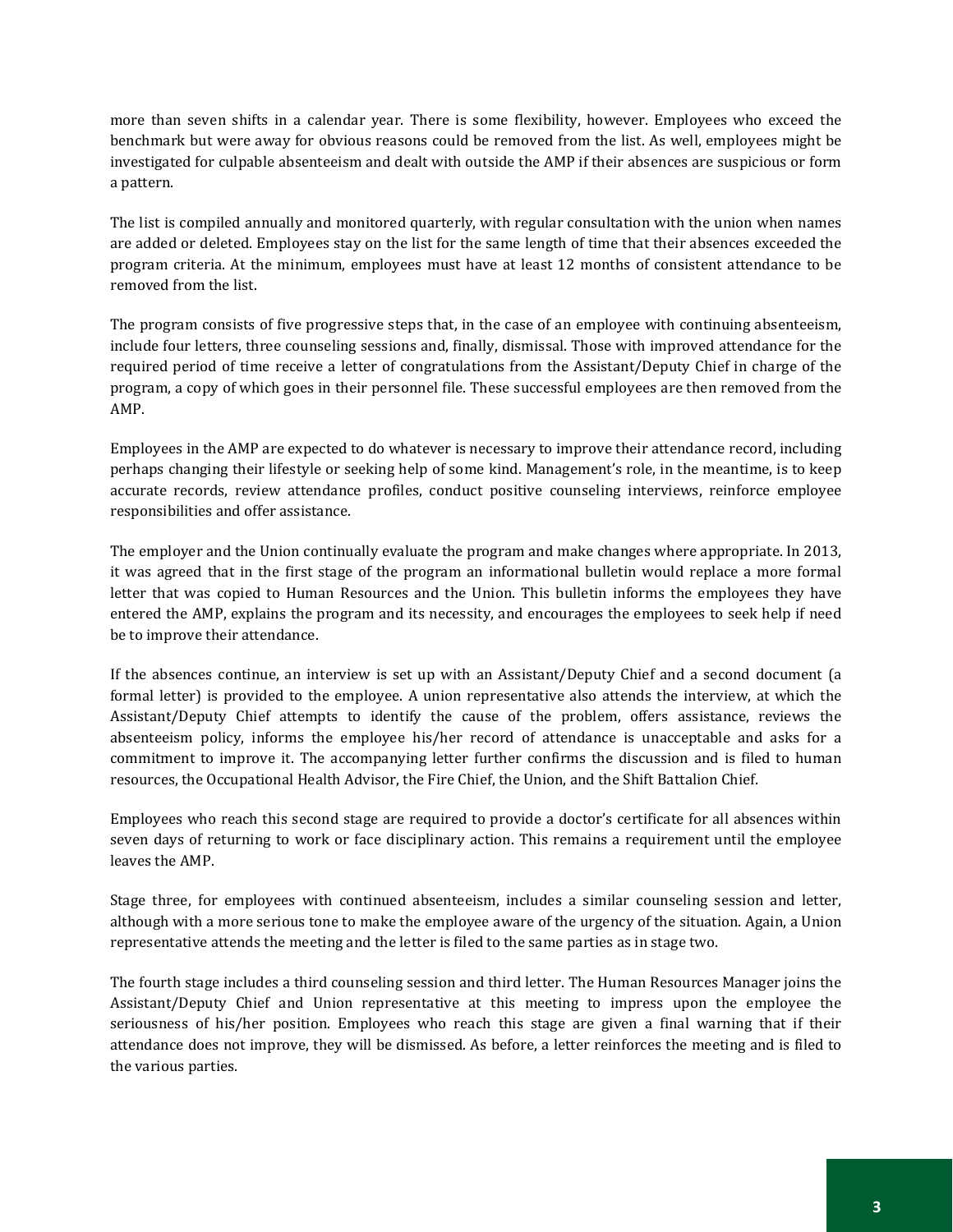The fifth stage, termination, includes a meeting between the employee, Human Resources Manager, Assistant/Deputy Chief and Union representative. The employee is then advised that his/her failure to show improvement after several warnings has led to the termination of his/her employment contract.

It is important to note that the procedures laid out in the AMP are only a guideline. The steps are intended to resolve chronic absenteeism and help employees, but they may be modified to fit particular situations. For example, there may be some cases in which employees are not dismissed after completing the first four stages, such as if an employee can demonstrate there is a reasonable likelihood their attendance will improve. Alternatively, an employee may be terminated after fewer meetings and letters if the absenteeism is severe enough to warrant it.

## <span id="page-5-0"></span>**Results**

Although the AMP was officially introduced in 2003, this section includes results from 2000 to 2012 to reflect the AMP pilot program that began in 2000.

Surrey Fire Service saw a marked improvement in attendance as soon as it began the AMP pilot in 2000. The program immediately reversed the department's escalating absenteeism of the 1990s, reducing the need for staffing back and new hires to maintain staffing levels.

Table 1 and Figures 1 and 2, below demonstrate the cumulative and year-to-year effect of the AMP on sick and WCB leave since the program has been in effect. Individual firefighters in 2012 took an average of 2.9 sick days and 0.4 Workers' Compensation Board (WCB) days, for a total of 3.3 days compared to 7.6 sick and 2.5 WCB for a total of 10.1 days in 2000. In total, absenteeism from sick/WCB days dropped by 68% from 2000 to 2012. It is important to note, from Figure 2, that these improvements in attendance leave have been achieved during a period where Surrey's career fire fighter numbers have increased by 28.2%.

| Data time period        | <b>Employees</b> | <b>Sick</b> | <b>WCB</b> | Total |
|-------------------------|------------------|-------------|------------|-------|
| Surrey (2000)           | 284              | 7.6         | 2.5        | 10.1  |
| Surrey (Avg. 2000-2009) | 326              | 4.9         | 1.1        | 6.1   |
| Surrey (2010)           | 356              | 2.7         | 0.9        | 3.6   |
| Surrey (2012)           | 364              | 2.9         | 0.4        | 3.3   |

### **TABLE 1. SURREY ATTENDANCE MANAGEMENT RESULTS, 2000-2012 CUMULATIVE**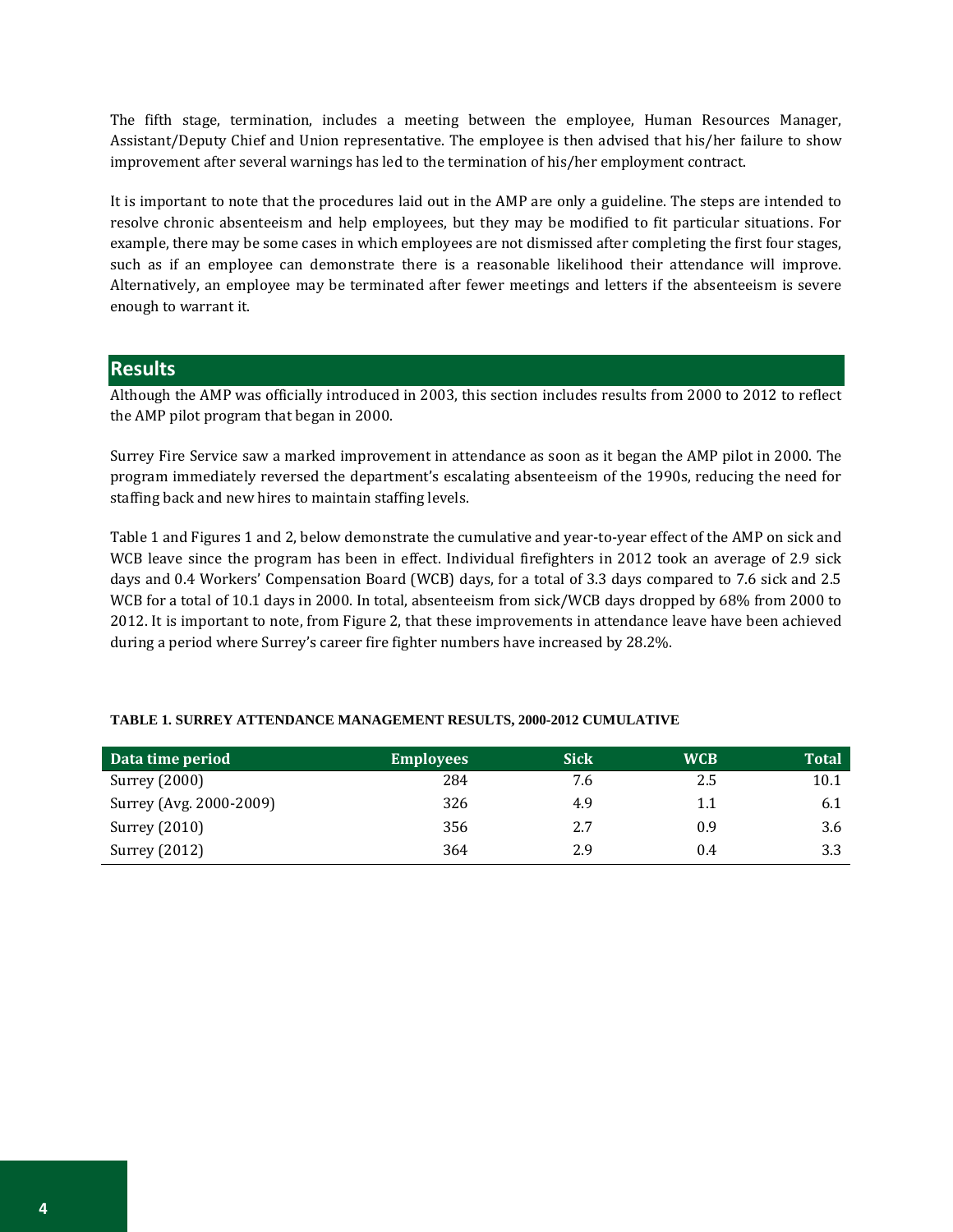

#### **FIGURE 1. SURREY ATTENDANCE MANAGEMENT RESULTS: GROUPED YEARS 2000-2012**

### **FIGURE 2. SURREY ATTENDANCE MANAGEMENT RESULTS: ALL YEARS 2000-2012**

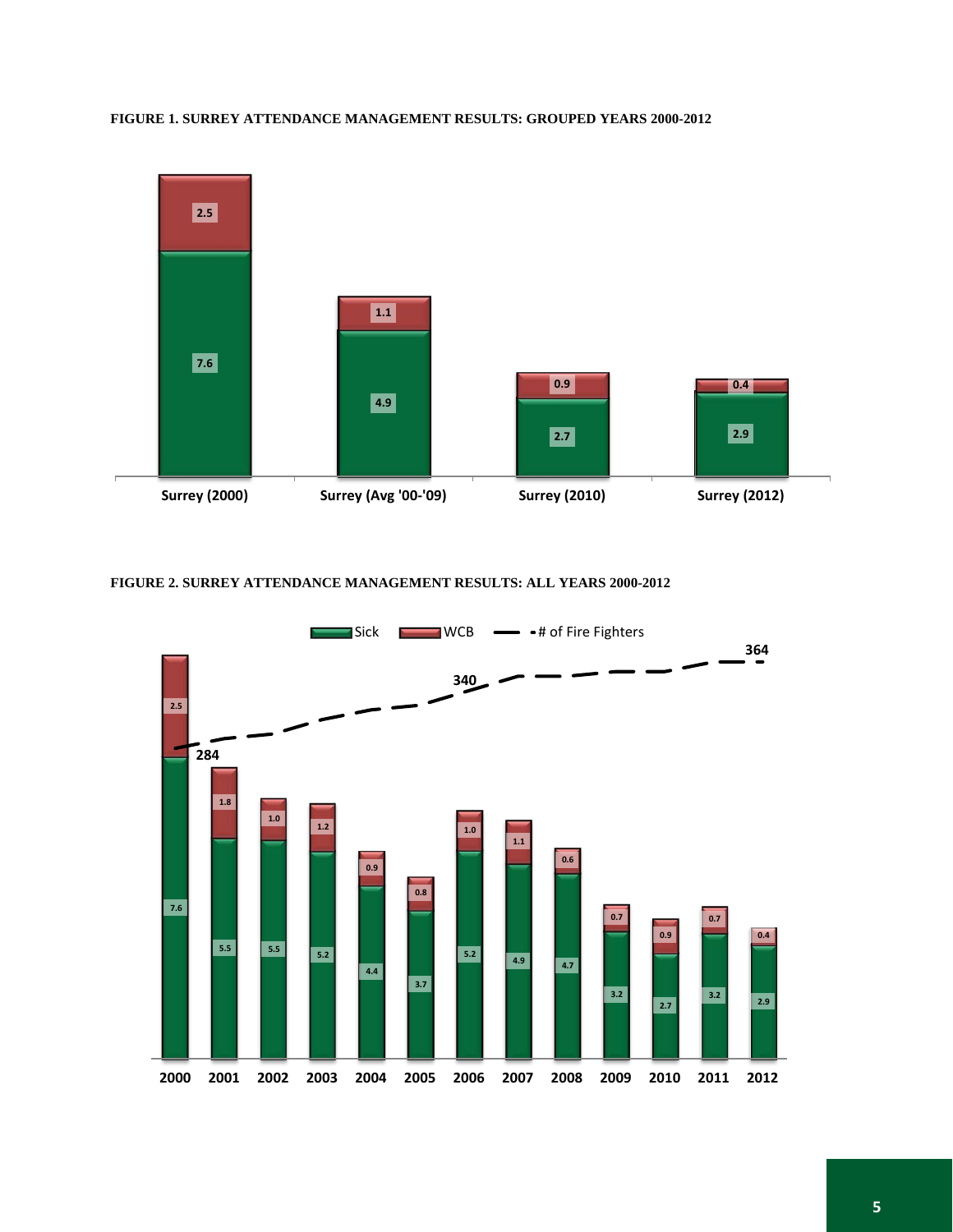Figure 3, below, shows the savings achieved and costs averted since the AMP was introduced. As the program has become more entrenched in the department culture, the annual savings have continued to grow, more than doubling from \$471,208 in 2001 to\$1,020,344 in 2012, for a total savings of more than \$9.15 million.[2](#page-7-0) Absenteeism-related staffing costs have also continued to decline, from \$1.83 million in 2000 to \$810,381 in 2012 – a reduction of almost 50%. As indicated in Figure 2, above, the size of the fire fighter workforce increased substantially over this time. As a result, the costs per person reduced from \$6,446 in 2000 to \$2,226 per person in 2012. It should be noted that the savings and costs reflect Surrey's practice of staffing back at straight time. The savings would be even more significant if Surrey staffed back at time and a half, as is common at most departments.



#### **FIGURE 3. SURREY ATTENDANCE MANAGEMENT RESULTS, SAVINGS ALL YEARS 2000-2012**

In addition to these reduced costs, Surrey Fire Service management has observed improved morale among the crews in the past decade. It appears the department has experienced a culture change, in which firefighters understand their value to the organization and take measures to miss as few days as possible. Perfect attendance can be one indicator for gauging morale and behavioural change. In 2012, 67% of the department's employees had perfect attendance compared to 38% in 2000, and almost 16% had perfect attendance for at least 5 consecutive years.

### *Impact of Oversight on Program Success*

As noted earlier, due to staff availability and starting in late 2005, the AMP was not directly supervised for a period of approximately a year. The effect was immediate and dramatic, as indicated in the data for 2006 and 2007 in Figures 2 and 3, above. Without firm direction and guidance for the program, behaviours changed

 $\overline{a}$ 

<span id="page-7-0"></span><sup>2</sup> Adjusted to Surrey Fire Services' current contract wage rates at time of publication.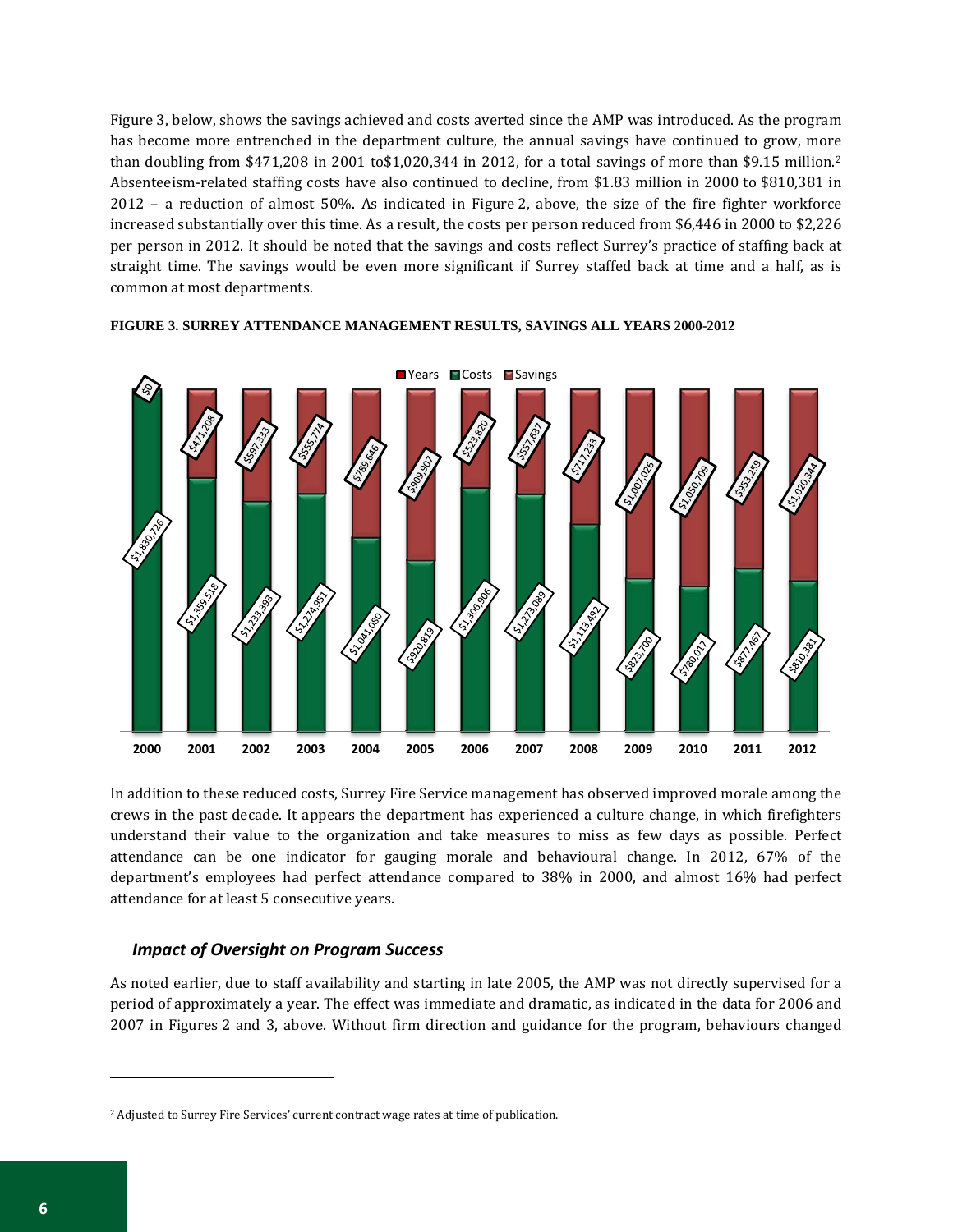quickly and absenteeism escalated. Following the appointment of a new supervisor for the AMP in 2007, it took four years of dedicated management to achieve results similar to 2005.

This highlights the need for a dedicated AMP manager who has adequate rank and an understanding of the nuances of the organization. Day-to-day program management makes up approximately 10-15% of the workload of the existing AMP manager, who has the rank of Deputy Chief.

# *Comparison to Other Departments*

A 2013 survey shows that Surrey's sick leave and WCB use is significantly less than its Lower Mainland counterparts. According to the survey, Surrey firefighters used less than one third the sick and WCB days in 2012 than the average of the 10 surveyed departments. Surrey's replacement costs (\$810,381) in 2012 were also less than a third of the average of the comparable departments (\$2,867,220), adjusted to Surrey Fire Services' current contract wage rates at time of publication.

Further, although sick time tends to be higher in larger departments (due to anonymity, morale, etc.), Surrey's absenteeism continues to decline while its workforce expands. Comparatively, Surrey had less than one third of the number of WCB, and sick days as departments of a comparable size (see Figure 4(a), below), with the corresponding savings (assumed to have been staffed at straight time) displayed in Figure 4(b).

### **FIGURE 4. (A) ABSENTEES PER FIRE FIGHTER AND (B) COSTS FOR ABSENTEE HOURS, SURREY VS. COMPARABLE SURVEY PARTICIPANTS, 2012**



Surrey's figures also appear favourable when compared to employees across Canada – both in the public and private sector. An April 22, 2011, article in the Toronto Star reported that workers in Canada's public sector averaged 10.3 sick days in 2009, while workers in the private sector took an average of seven sick days in 2009.